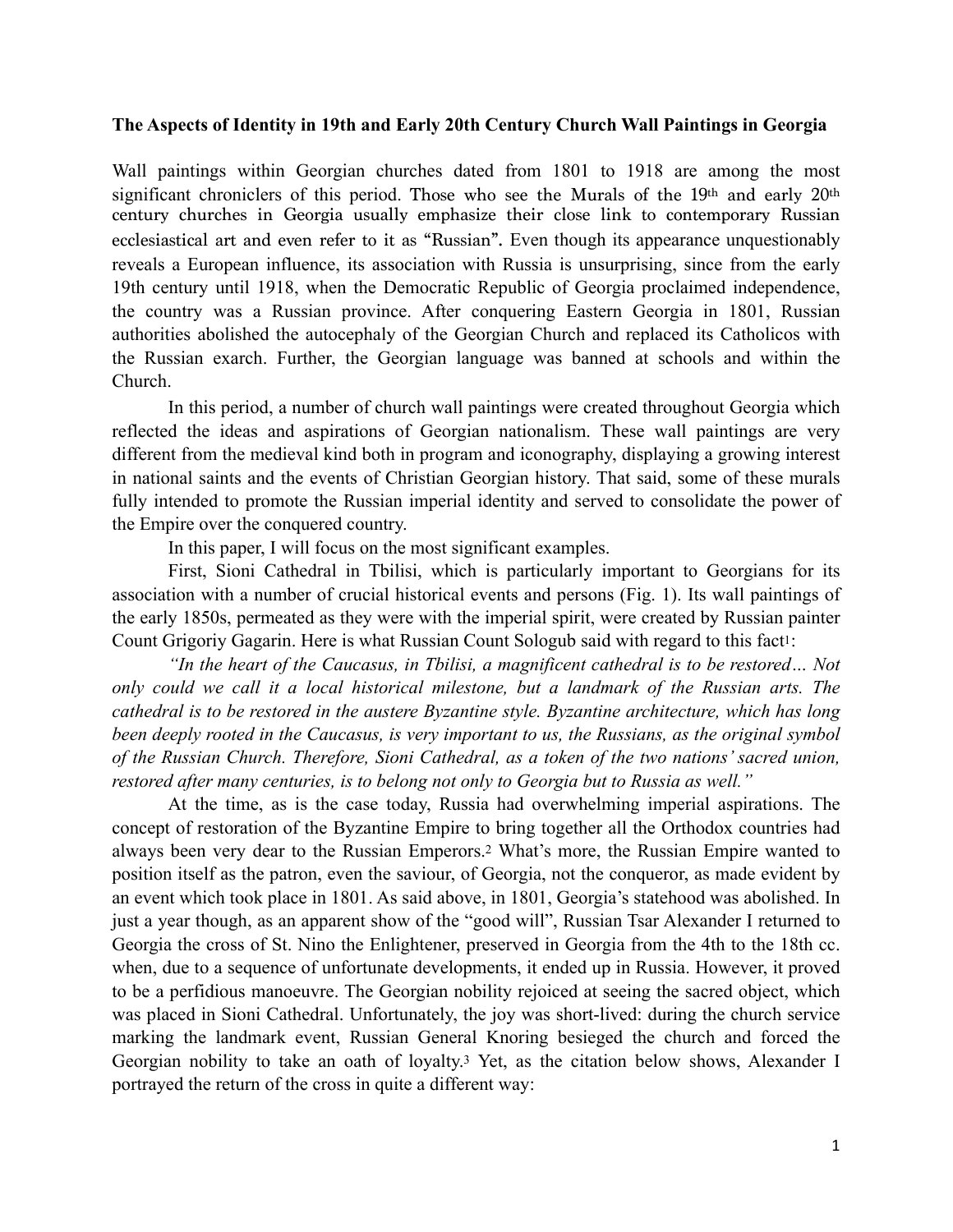*"As an expression of fondness for our brothers in faith, the Georgians will receive this gift as another symbol of our patronage . . . We order you to proclaim its return to the land of the Georgians . . . Let the miraculous force of the cross heal numerous wounds. God the merciful will consummate our intention and direct our efforts to save the Georgian nation in order to glorify the Saviour".* [4](#page-7-3)

<span id="page-1-0"></span>The Russian Empire's desire to restore the Byzantine Empire is directly indicated in the contract concluded with artist M. Troshinski, executor of the frescoes of Sioni that the dome was to be painted in the 'Byzantine style', according to G. Gagarin's sketches and instructions. In Sioni, the substitution of the old iconostasis with a new single-tier chancel screen "according to the earliest Christian churches of the first century" is also associated with the neo-Byzantine strivings of the Russian Empire. G. Gagarin writes:

*"The Tsar-Emperor expressed a wish to tell me himself that he approved of this chancel screen, as, if the whole church is in conformity with the Byzantine taste, then the chancel screen, indeed, must be in correlation with the whole Church".*[5](#page-7-4)

<span id="page-1-2"></span><span id="page-1-1"></span>In fact, the chancel screen of Sioni Cathedral created by Gagarin<sup>[6](#page-7-5)</sup>, which had been devised as Byzantine by the donors ended up extremely eclectic (Fog. 2).

Although Sioni is decorated in the imperial spirit and the inscriptions are made in Russian, numerous Georgian saints are depicted there. The image of Saint Nino, placed above the niche where her cross rests, is logically inscribed in this context (Fig. 3). Given the fact that the Russian Emperor monitored the process of decorating Sioni Cathedral, we may presume that the depiction of the Georgian Saints had been envisaged as the representation of the Russian Empire's mission to save said nation. However, it is not credible that the Russians had selected specifically the holy martyrs Archil, Luarsab and Ketevan from different time periods – the two holy kings and the queen who sacrificed themselves to their homeland and faith. Such a choice in saints seems to have been made by topical consideration of the era – the inclusion of specific national saints, martyrs for both their faith and homeland, appears to have been intended by Georgian activists striving to preserve their national identity.

<span id="page-1-3"></span>Here is an excerpt from a journal published at the time:

*"On the pillars of the cathedral we see the columns of the Georgian Church: saints... fighters against fire-worshippers, and propagators of Christianity in Georgia".*[7](#page-7-6)

All the above determined the national character of the wall painting of Sioni Cathedral, revealed not only by the depiction of the Georgian saints, but also by the unconventional iconography present in the painting. The apse decoration, where an image of the Virgin is depicted, is, at first glance, very common (Fig. 4). The enthroned Mother of God is represented with the Child on her lap, flanked with Archangels, while the latter have David the Prophet and Patriarch Jacob on their sides. The row of prophets continues to the bema; however, the two stand separated from the others and are inscribed in the Apse composition as an entourage of the Virgin. Thus, the image in the Sioni Altar provides a completely novel version of the Virgin in Glory with St. David the Prophet and Patriarch Jacob. From the very start, David the Prophet had been considered the predecessor of the Georgian royal family of Bagrationi and, as kingship had been abolished in Georgia by that time, it cannot be accidental that the holy King David was depicted in supplication in front of the Mother of God in the composition of the Virgin in Glory.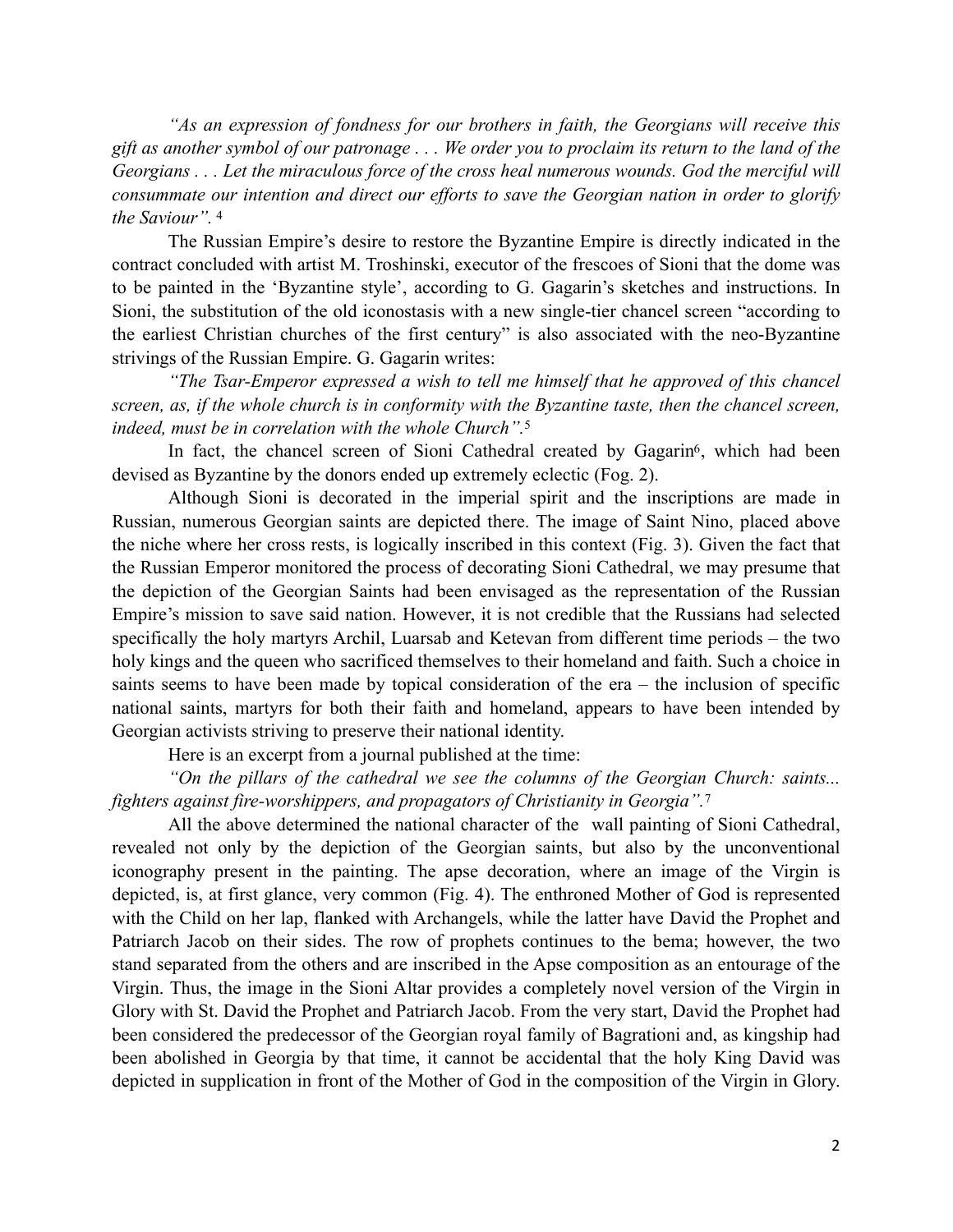In my opinion, the abovementioned reveal actions taken by Georgian patriots in response to the self-affirmation of Tsarism.

The Russian imperial spirit is clearly visible in the murals of the Holy Trinity Church in Tbilisi (Fog. 5), where, alongside the images of Georgian saints, the images of Russian saints can also be seen, among them Alexander Nevsky, Great Prince Vladimir (who is referred to as Saint Apostolic Prince Vladimir), Sergius of Radonezh , and others. Still, special attention is drawn to the depictions of Saints Cyril and Methodius. These two saints of Thessaloniki do not have any connections with Georgia; however, the service rendered by them to Russia is invaluable – they created the Slavic alphabet and disseminated Christianity in Russia. The saints are depicted in a rather prominent place in the south and north arms between the biblical scenes. Clearly, the presence of Saints Cyril and Methodius and their location is a purposeful step made towards propaganda of the advantage of the Church of Russia over that of Georgia. The presence of Russian saints in the Trinity Church is a distinct indication of the Russian Church's dominance over the Church of Georgia. However, this propaganda opposes the Georgian national idea. The first indications of this come from the inscriptions made not in Russian (as in the painting in Sioni Church), but in Georgian, in the *nuskhuri* script. Despite the fact that Russian saints are depicted in this painting, they are still unable to dominate - they are in minority, as, on entering Trinity Church, one is welcomed by an army of Georgian saints. Instead of biblical scenes, the majority of the painting is lavished on representations of Georgian saints, with the main focus brought onto them, indicating the donors' aim: to introduce the national attitude in the painting. Moreover, something strange attracts the attention of the viewer: the large images of Queen Tamar and Shota Rustaveli (Fig. 6), the great poet, on the eastern pilasters supporting the dome. Tamar was the Queen in the 12th-13th cc., a time of prosperity and peace in Georgia. Shota Rustaveli was her contemporary poet, the author of the epic poem 'The Knight in the Panther's Skin'. Certainly, these two historical persons, who have become a symbol of a once-powerful and united Georgia, echo this common national mood; however, it is very strange to see the poet, who is neither consecrated a saint nor is connected to this church, depicted in such a prominent way. Presumably, assigning a special place to Shota Rustaveli in the painting of Trinity Church was a response to a specific phenomenon. In the 19th c., Shota Rustaveli became the symbol of national identity and his creation "the national treasure". Trinity Church was painted in the 1890s, several years after a new edition of his work was prepared for publishing. The idea to elaborate a new edition of 'The Knight in the Panther's Skin' was voiced in the newspaper *Droeba* in 1880, whose initiators were writers and public figures of the time:

*"We had intended to accord the printed version of 'The Knight in the Panther's Skin' with its manuscript…. However, we do not dare to take on the huge responsibility of dealing with such an important work alone. We would like anyone who regards Rustaveli as an invaluable national treasure to take part in this matter"[.](#page-7-7) [8](#page-7-7)*

<span id="page-2-0"></span>The authors of the article offered members of the "Society for the Spreading of Literacy among Georgians" the chance to get involved in the process of elaborating the new edition, and appealed to Georgian society to lend the editors their manuscripts of 'The Knight in the Panther's Skin' in order to compare with other printed versions available at the time and create new full version. This idea was responded to the very next day: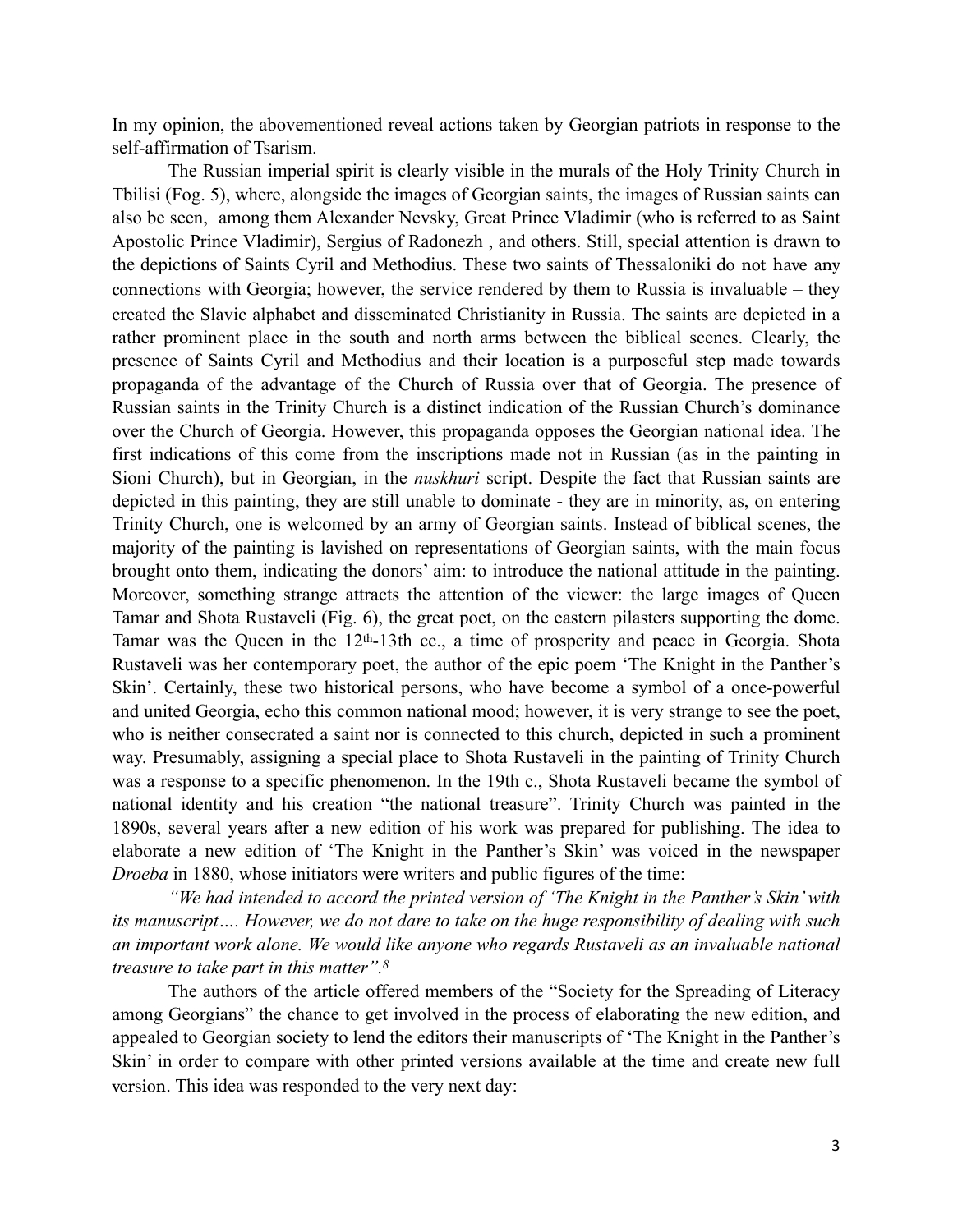*"In yesterday's issue, you will have read the note signed by three persons according to which a special editorial staff has been set up in order to make corrections to the mistakes of our immortal poem 'The Knight in the Panther's Skin'. Rustaveli is our glorious writer who we, Georgians, can readily boast about. From times immemorial, our ancestors have had two precious, holy books consoling us in good times and bad; these were the Bible and 'The Knight in the Panther's Skin'. One reflected our creed and faith; the other – our ethnicity and Georgianness. Our predecessors were brought up on these two books; they made them courageous when faced by ordeal inside and outside the country… every Georgian must keep such a book very close at hand, always before them, and treat it like a relic… we are delighted to welcome the founding of an editorial staff for 'The Knight in the Panther's Skin' and we are convinced that each Georgian capable of assisting in any way will help and facilitate such a heavy burden. It is a public matter and it is everyone's duty to assist those who have undertaken such an important task". [9](#page-7-8)*

<span id="page-3-0"></span>The editorial staff completed work on the text in 1882. Artist-engraver Grigol Tatishvili commissioned Hungarian artist Mihály Zichi to illustrate the book, while he undertook to embellish the borders and initials himself. Georgian contemporary publicist and critic Iona Meunargia wrote:

*"Ordinary decoration would not be valid for providing a worthy illumination of 'The Knight in the Panther's Skin'. It was necessary to search for completely new material for the decoration. Such material was available only in the monuments of Georgian architecture. Tatishvili made drawings of wonderful Georgian ornaments from the vast walls, domes and vaults of monuments created with Georgian artistry"[.](#page-7-9) [10](#page-7-9)*

<span id="page-3-1"></span>The fact the preparation of a new edition of 'The Knight in the Panther's Skin' was made to retain national identity is indicated by every fact cited above, as well as by each person named and their comments made with regard to publishing said new edition. The emergence of Shota Rustaveli's portrait in Holy Trinity Church seems to echo this important public event. At the time Georgian statehood was abolished, when the Church of Georgia was deprived of autocephaly, when Georgian nationality faced the risk of disappearance, a great Georgian poet was represented kneeling at the altar of Holy Trinity Church, an author whose poem was compared, by public figures of the time, to the Bible in terms of its significance. The image of Shota Rustaveli in Holy Trinity Church accords special attention in one further way, and it serves a national purpose not only in conceptual terms, but also in appearance: the image of Shota Rustaveli is a copy of the only portrait of the poet that has reached us – the image painted in the Monastery of the Cross in Jerusalem, which once belonged to Georgia. The artist made the face a little more illusory-volumetric and yet the posture, clothing and character exactly repeat the original image represented in Jerusalem. However, he choose to depict Queen Tamar in the European style, while there exist five portraits of King Tamar executed in the medieval epoch. In the 19th century, it was common practice to invent and 'touch up' different iconographic versions of saints and historical persons. Although the attributes, setting and clothing characteristic to the iconography of certain saints provided in earlier versions are always taken into account, still much comes as a result of an artist's imagination. This is how the images of saints were altered in Trinity Church, while Rustaveli is represented according to the original image of the Jerusalem Church. It must be recognized that by this time several portraits of the poet had already been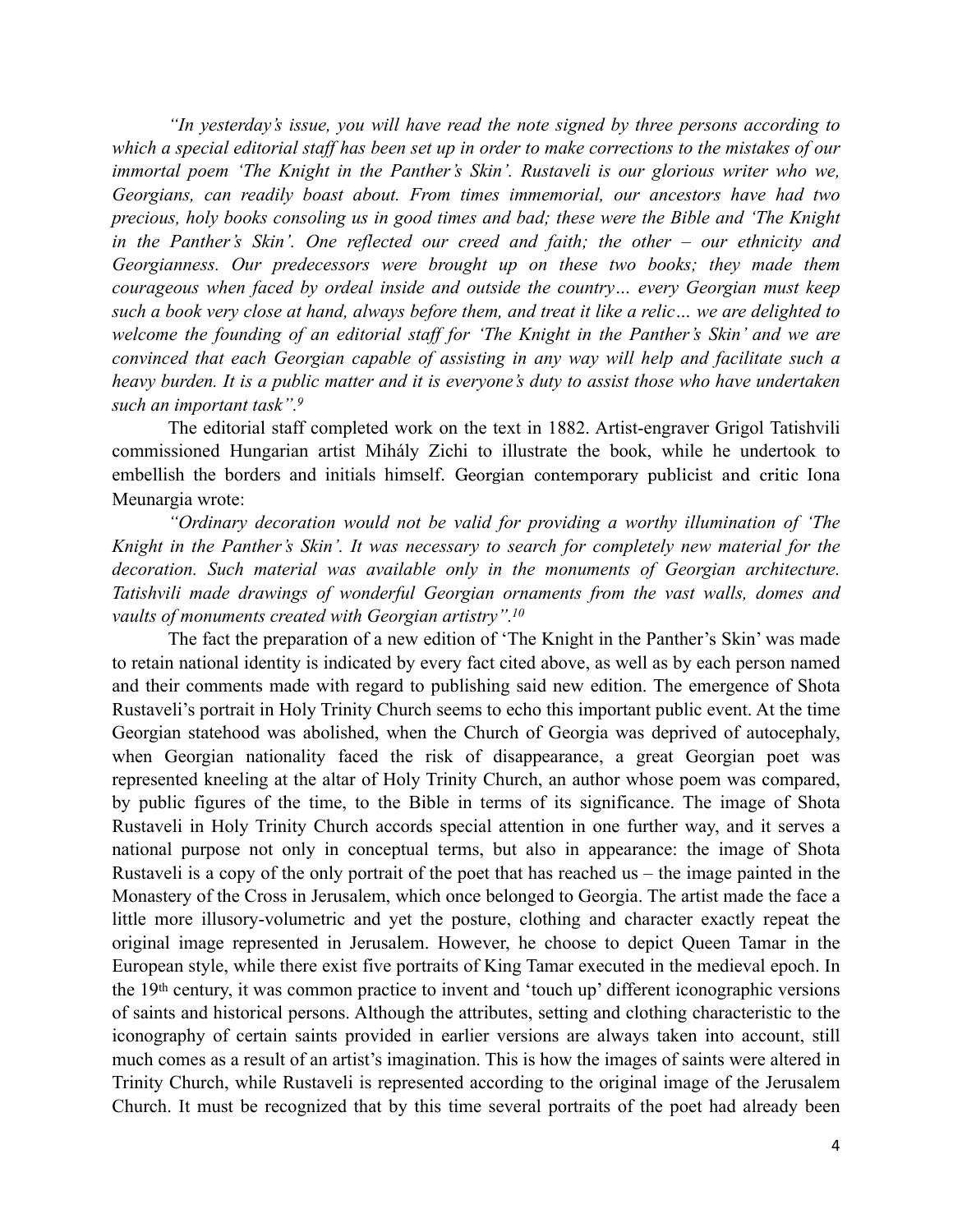created. This copy of Shota Rustaveli's fresco from Jerusalem, which had been made bigger by dozens of centimeters, by its appearance enlivens the powerful and united Georgia which enjoyed great respect and influence not only inside the country, but beyond as well. Georgia already had its own monastery in the Holy Land when Russia counted its second century of conversion to Christianity and adopted literacy. The images of Saints Cyril and Methodius represented on the walls of Trinity Church remind us of this fact.

Here, we should also mention the painting of the apse of Trinity Church, a copy of the painting of the apse of Sioni Cathedral with minor alterations. The apse again shows St. King David praying before the Mother of God. In my opinion, the repetition of the novel iconography of the Virgin in Glory in Sioni cannot be accidental in Trinity Church. It is in this representation that Queen Tamar directs her scroll to on which the prayer to the Virgin is written: "Holy Mary, Mother of God, pray for us sinners, now and at the hour of our death". The only scene inserted among the figures of Georgian saints is included in the same context: the scene shows the Virgin handing the cross to St. Nino enlightener and sending her to Georgia. This brief period of St. Nino's life emphasizes the fact of Georgia's being chosen by the Virgin and the tradition of the Church of Georgia as counterweight to the lost statehood and deprived autocephaly. The newspaper 'Droeba' wrote[:](#page-7-10)<sup>[11](#page-7-10)</sup>

<span id="page-4-0"></span>*"When a nation finds itself in the state we are in now, when it becomes oblivious of its identity, indifferent to the native, its ancestry, and fails to remember the old literature, restoration of the ruins takes on a special significance for the people; for it increases the national selfesteem, ennobles the people, gives them new ideals and builds up their energy".* 

It is in order to remember, awaken everything native, melt indifference, encourage and strengthen the national energy of Georgians facing the problem of existence that this allegoric painting was created in Holy Trinity Church.

The wall painting of the St David Church in Tbilisi belongs to about the same time, namely 1889 (Fig. 7). As per tradition, Christ the Pantocrator is represented on the dome: in the apse one sees popular images of the Trinity: The Father, the Son and the Holy Spirit symbolized by a pigeon; while the altar paintings show the Apostles and the bema – the Mother of God and the Prophets. Ordinarily, the New Testament scenes would take centre stage, but the absence of those makes the St. David Church different: there, on all the walls and pilasters, we see frescoes of the Georgian saints. As opposed to the frescoes of Holy Trinity Church, in the St David Church there are no "strangers", only outstanding Georgians or people closely associated with the country.

The images of each saint are based on the illustrations of a very popular book of the time 'The Georgian Paradise', published in 1882 by Mikhail (Gobron) Sabinin.

Sabinin published 'Georgian Paradise' in Petersburg in 1882. However, by 1871-73, he had already published a similar kind of book – a full description of the lives of the saints of the Church of Georgia in the Russian language, in three volumes.

<span id="page-4-1"></span>Born in Tbilisi in 1845, Sabinin's father was a clergyman who was Russian by nationality.<sup>12</sup>He had come to Georgia from Tver, married a Georgian woman and settled here. At first, Mikhail went to the Tbilisi Classical Gymnasium, and then continued studying in the Religious Academy of Petersburg, where he received qualification as a Candidate of Theology. His diploma work was 'History of the Georgian Church prior to the 6<sup>th</sup> Century'. In the last year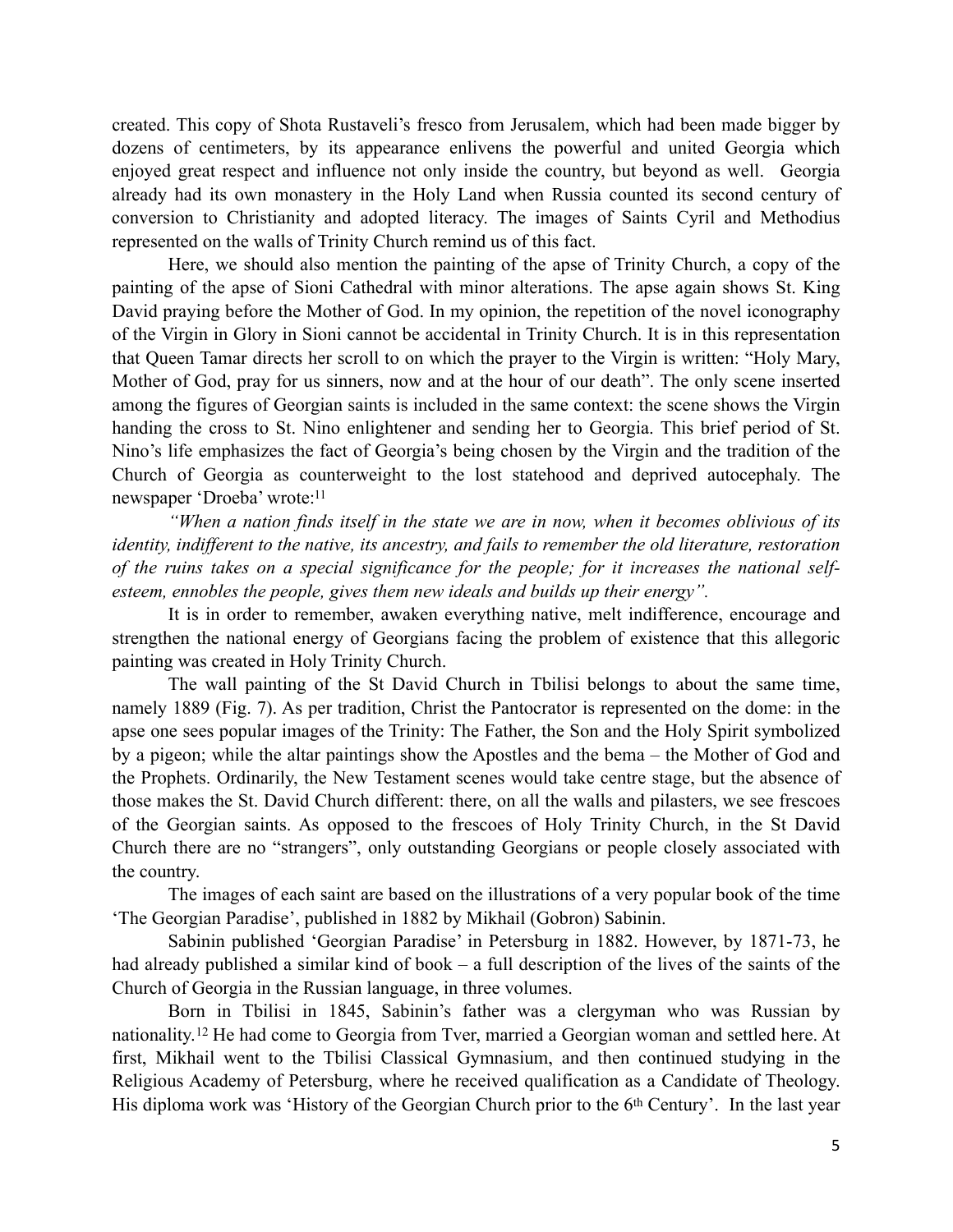of study, Sabinin took monastic vows and was named Gobron. In the early years of being a student, Sabinin developed an interest in Georgia's history. It was then that he visited Georgia's churches and monasteries, became acquainted with the manuscripts preserved there, looked at old icons and relics, and wrote down the oral traditions as told by the locals. In the introduction of the book, he writes:

*"My noble reader, it is the decline of the Georgian Church that has prompted me to write this book that I entitled 'Georgian Paradise'. There is no other book, printed or handwritten, as comprehensive as this. All the information available to me is in it. I beg you, my noble reader and listener, to show diligence and add to it all you may know, so that our sacred language does not become desecrated… for there are many among our kinsmen and foreigners who want to see the destruction of our beautiful language which is so dear to God".* [13](#page-7-12)

As Sabinin reports, he searched for these *vitae* in Georgian manuscripts of various periods and collected them; however, he could not find the *vitae* of some saints whom he considered the most important, so he made his own additions to the collection. It is remarkable what the author regarded most important to add:

*"…there were no stories of some of the abovementioned saints, who were extremely necessary for my programme: that of the Dormition of the Virgin, as our Church is allotted to the most Pure Virgin Mary; the story of the Apostle St. Andrew, as he was the first to preach the Word; the story of St. George, as he was closely related to St. Nino".* [14](#page-7-13)

<span id="page-5-2"></span><span id="page-5-1"></span><span id="page-5-0"></span>At the end, the author, filled with patriotism, addresses the reader again[:15](#page-7-14)

*"I did my best to commemorate all in this book. I beg you, the honest reader or listener, if you are aware of anything more than this, make attempts and be diligent to add to it, so that our holy language is not corrupted, which is mentioned by holy fathers and is equipped with spiritual mind and love, in order not to lose the vitae of the saints of Georgia. There are so many of us as well as strangers who would like to destroy the beautiful language beloved by God".* 

The foreword of 'Georgian Paradise' is an open manifesto inspired with national spirit. It is this very context that the program of the painting in St David's Church, which was created under inspiration from Sabinin's 'Georgian Paradise', is perceived, and performed according to the illustrations of the same book ((Fig. 8, 9). Fifteen of the twenty-five illustrations of the collection were selected by the donors. Only holy fathers and kings, spiritual and secular leaders of Georgia, were depicted on the walls.

<span id="page-5-4"></span><span id="page-5-3"></span>It is within the national context that one can consider the decoration of the Triumphal arch, where the image of Theotkos is depicted with the cincture in her hands (Fig. 10). The Cincture of Theotokos is what draws our attention most. Legend has it that a part of the Virgin's cincture has been preserved in Georgia since the 11th c. According to one version of the legend, Helen, the niece of a Byzantine Emperor, brought the cincture and the icon of Blachernitisa (Theotocosof Blachernae) to Georgia<sup>[16](#page-7-15)</sup> when she was married to King Bagrat IV. 15th c. foreign sources say also that pilgrims traveling in the Holy Land at the time called the Georgians "the Christiansof the Cincture of Theotocos".<sup>[17](#page-7-16)</sup> In the 19th c., both the Georgian and foreign scholars highlighted the fact. In the wall painting of St David's Church, the Mother of God, with the cincture in her hands, seems to be pleading for mercy for the land of Georgia, of which she is regarded the patroness. It is the image of the Virgin that the 19th c. humble and humiliated Georgians used as the symbol of their faith and hope.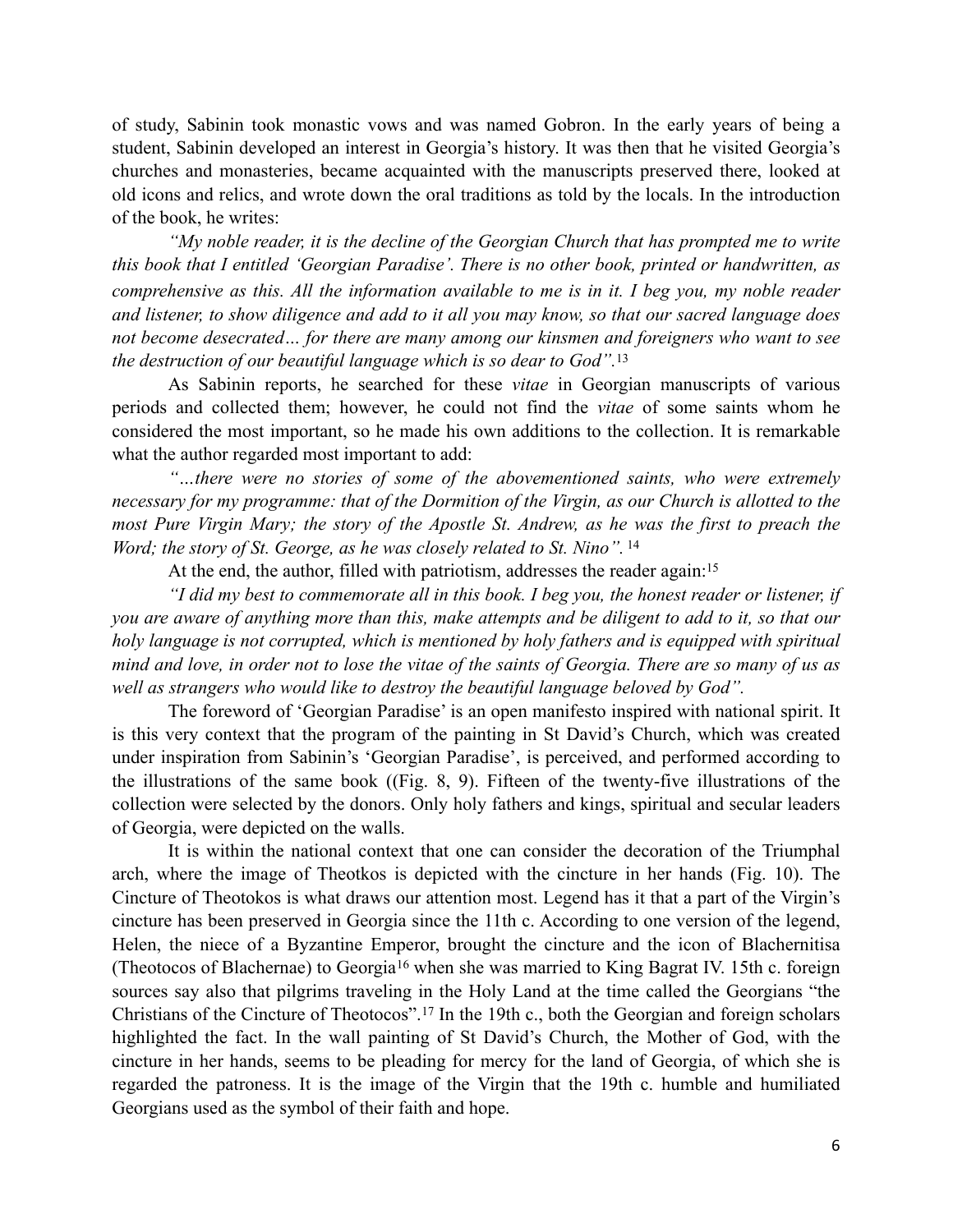<span id="page-6-0"></span>It is this idea, too, with which the icon of the 'Glory of the Church of Georgia' created by Mikhail Sabinin is filled (Fig. 11). One sample of this icon is still kept in the Church of St David and, having been turned into a national symbol from the very beginning, it still remains topical. The icon was printed as a chromolithograph first in Leipzig in 1889, and then in Berlin in 1895, andthus was spread not only throughout Georgia, but beyond.<sup>[18](#page-7-17)</sup> The icon depicts one of the most important and miraculous moments of St. Nino's life – the ascension of the life-giving pillar. This scene became very popular in the 18<sup>th</sup> century and is depicted in manuscripts, seals, flags, and church murals. In almost all cases, not only does the composition of ascension of the lifegiving pillar tell of an event from St. Nino's life, but it is also represented as an image, implying the national notion.

However, Sabinin's icon provides a more symbolized and altered version of this story. The icon 'Glory of the Church of Georgia' shows not only the participants of this event, but also the Georgian saints of other epochs. The central part of the icon depicts the pillar raised by an angel; St. Nino, standing at the pillar, is surrounded by dozens of Georgian saints. The names of those standing in the front are inscribed in their halos in the modern-day Georgian alphabet and in Russian, while at the back are nameless saints, whose images, presumably, consider all the Georgian saints. The upper part of the icon is dedicated to divine beings. Christ is depicted in the center with his hands raised, looking down at the Georgian saints and the life-giving pillar and blessing them. The holy apostles Andrew and Mathias are kneeling on his left, while St. George and the Virgin are on his right. The Mother of God, standing before Christ, is again holding her cincture and is imploring God to bless the nation allotted to her.

Nearly all the Georgian church wall paintings of the time are charged with such national spirit. The spirit of national revival, which grew in strength in the early 20th c., is perceivable in several frescoes of the time.

<span id="page-6-1"></span>In this respect, the painting of the Dormition Church of Shiomghvime occupies a special plac[e](#page-8-0)<sup>[19](#page-8-0)</sup> (Fig. 12). It was executed with great effort from Bishop Alexander Okropiridze and the Father Superior (later the Catholicos-Patriarch of Georgia) Leonide Okropiridze, who had the Shiomghvime Laura restored and the churches of John the Baptist and the Virgin painted. That the painting of Shiomghvime Church was an affair of national importance is evidenced by not only the depictions, but also by the press of the time. More saints are depicted in this painting than in any of the churches discussed above.

The painting of the Church of St. Alexander Nevsky in Abastumani, which was executed at the beginning of the 20<sup>th</sup> century, can be regarded as a very interesting phenomenon, with murals created by renowned Russian artist Mikhail Nesterov on the direct order of Prince Georgi Alexandrovich (brother of Emperor Nikolai II) (Fig. 13). On the Prince's wish, the Church of Abastumani was built as an imitation of Zarzma Church. The Prince wanted it painted in the "Georgian Style". Nesterov was fascinated by this idea himself, having visited a number of medieval mural paintings, studied Georgian antiquities and ornamental motifs, and showing interest in new tendencies and visiting the churches of Tbilisi Sioni and St. Alexander Nevsky. Nesterov painted Abastumani Church in 1902-1904, after Prince Georgi's death. Themes suitable for the Russian Imperial Court were chosen for the church. Protectors of the Church – St. Alexander Nevsky and St. George – are depicted here in several places, which can be considered a sign of respect to the memory of Emperor Alexander III and Georgi Alexandrovich. Here are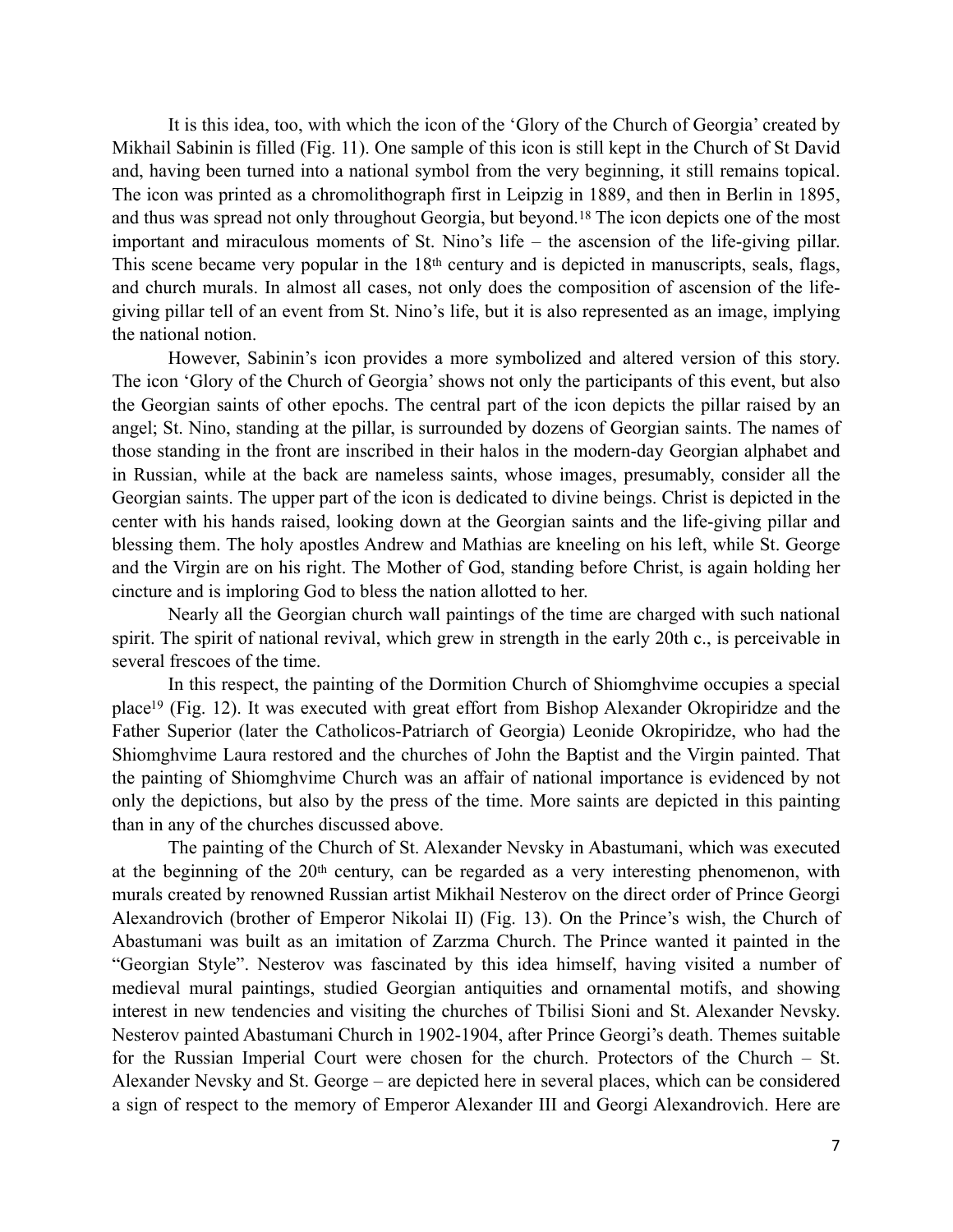Russian saints too – St. Sergius of Radonezh and St. Seraphim of Sarov, although St. Nino can also be found here. The church, painted by a renowned Russian artist who was brought to Georgia specially on the order of the Russian Prince, indeed served as reinforcement of the identity of the Russian Empire. "Georgian" features were only revealed in the ornamental décor, while the depictions themselves are marked with religious-mystical symbolism characteristic to Nesterov's creative work, which is very far from medieval Georgian painting.<sup>20</sup>

This article presents at least a general view of the processes taking place in Georgian ecclesiastical painting from the mid-19th to the early 20th century.

<span id="page-7-18"></span><span id="page-7-0"></span>Platon Ioseliani, *agcera tfilisis sidzveleta,* Tbilisi, 2009, p. 92-93. [1](#page-0-0)

<span id="page-7-1"></span><sup>[2](#page-0-1)</sup> David Khoshtaria, "imperiuli identoba da rusuli stili tbilisis saeklesio arkiiteqturashi", in *arkiteqtura da identoba, saeklesio mshenebloba tbilisshi (1801-1918),* (Editor: David Khoshtaria), Tbilisi, 2015, p. 31-50.

<span id="page-7-2"></span>[3](#page-0-2) Ketevan Asatiani, "vazis djvris istoriidan", in *sakartvelos sidzveleni,* n 4-5, 2003, p. 35-36.

<span id="page-7-3"></span>Platon Ioseliani, *agcera tfilisis sidzveleta…*, p. 108-109. [4](#page-1-0)

<span id="page-7-4"></span>[5](#page-1-1) Platon Ioseliani, *agcera tfilisis sidzveleta…*, p. 110

<span id="page-7-5"></span> $6$  Presently, the chancel screen does not exist.

<span id="page-7-6"></span>[7](#page-1-3) Sionis tadzari tbilisshi, in *Mogzauri*, n 3, 1901, p. 203-304.

<span id="page-7-7"></span>Vepkhistkaosnis redakcia, in *Droeba,* n 241, 1880. *[8](#page-2-0)*

<span id="page-7-8"></span>*[9](#page-3-0)* Vepkhistkaosnis redakcia, in *Droeba,* n 242, 1880.

<span id="page-7-9"></span> $^{10}$  $^{10}$  $^{10}$  Sargis Tsaishvili, "iona meunargias tserilebi", in *zugdidis sakhelmtsifo istoriul-etnografiuli shromebi*, n 1, 1947, p. 26-37.

<span id="page-7-10"></span>[11](#page-4-0) Vepkhistkaosnis redakkia, in *Droeba,* n 242, 1880.

<span id="page-7-11"></span>For Mikhail Sabinin see: Vaja Kiknadze, *erovnuli da sakatsobrio problematika metskhramete saukunis* [12](#page-4-1) *kartveli sasuliero mogvatseebis shemokmedebashi,* Tbilisi, 2009, p. 272-325.

<span id="page-7-12"></span>[13](#page-5-0) Sakartvelos samotkhe, edited by Mikhail Sabinin, St Petersburg, 1882, p. a.

<span id="page-7-13"></span> $14$  Loc. Cit.

<span id="page-7-14"></span> $15$  Loc. Cit.

<span id="page-7-15"></span><sup>[16](#page-5-3)</sup> The icon is now preserved in Georgian National Museum.

<span id="page-7-16"></span>Eldar Bubulashvili, "sakartvelos eklesiis sitsmindeebi", in *saeklesio biblioteka,* Vol. VII, Tbilisi, 2007, p. [17](#page-5-4) 153-169.

<span id="page-7-17"></span>[18](#page-6-0) Vaja Kiknadze, *erovnuli da sakatsobrio problematika*…, p. 298.